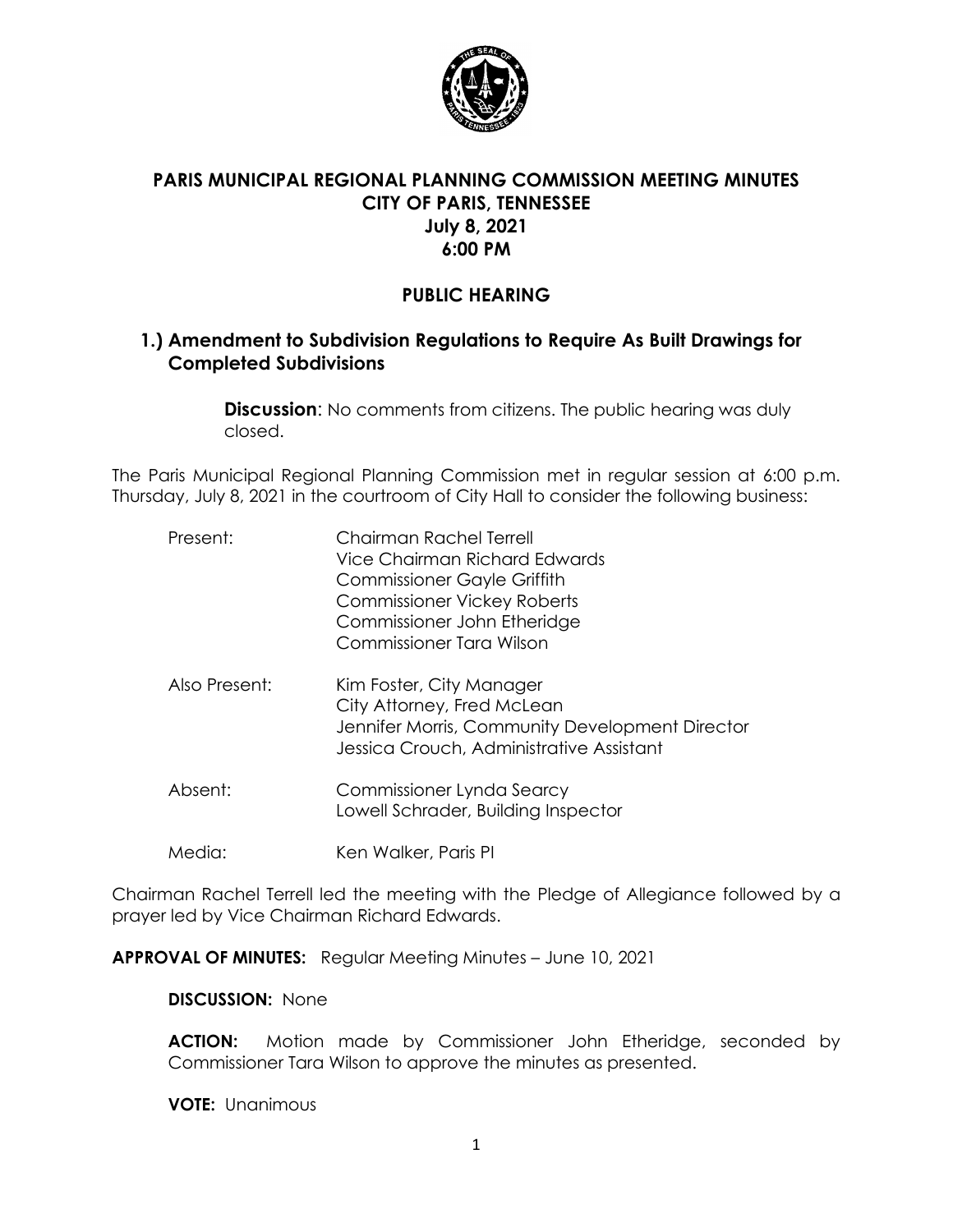#### **OLD BUSINESS:**

**1.) Amendment to Subdivision Regulations and Zoning Ordinance: Requirement for As Built Inspections**

#### **NEW BUSINESS:**

**1.) Site Plan – T & C Taxes, 102 Fairview Street**

#### **OLD BUSINESS AGENDA ITEM NO. 1: Amendment to Subdivision Regulations and Zoning Ordinance: Requirement for As Built Inspections**

**DISCUSSION:** The Planning Commission at the June meeting voted to move forward with amendments to the Subdivision Regulations to add a requirement to the subdivision process to require the developer to provide an as-built approval from the designing engineer that would certify any drainage, grading or drainage features. Any costs related to this process would be the responsibility of the developer.

Jennifer Morris, Community Development Director presented to the Planning Commission to add Section F to Article 5 of the Subdivision Regulations:

> Section F. Final Plat Approval "After construction is complete, all improvements have been made, installed, and approved by the designing engineer, an As Built Subdivision Plat with regard to drainage and grading must be presented to the City Manager or the City Manager's Desianee for review prior to Final Plat Approval by the Paris Municipal Regional Planning Commission."

**ACTION**: Motion made by Commissioner Vickey Roberts, seconded by Vice Chairman Richard Edwards to add Section F. Final Plat Approval to Article 5 of the Subdivision Regulations.

**VOTE:** Unanimous

#### **NEW BUSINESS AGENDA ITEM NO. 1: Site Plan – T & C Taxes, 102 Fairview Street**

**DISCUSSION:** T & C Taxes located at 102 Fairview Street requested and received a rezoning for their property some time ago. In opening their office at this location they made no major changes to the property. However, prior to any paving or further development of the property they are required to submit a site plan. Staff has received a site plan for this location. Because there is disturbance of less than an acre it did not require review by an engineer. The Building Inspector has looked at this plat and determined that the drainage as presented is adequate.